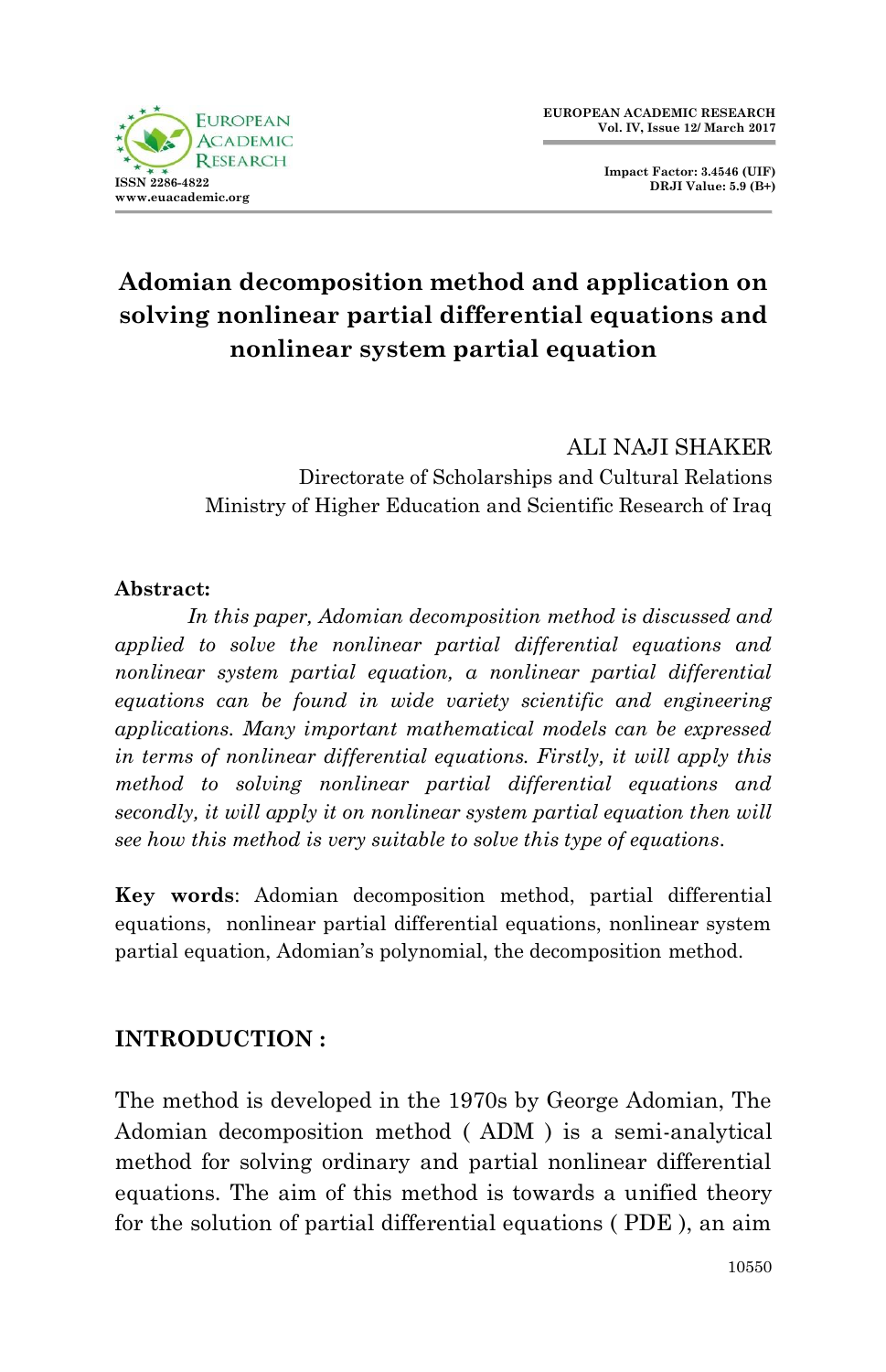which is superseded by the more general theory of the homotopy analysis method. The most general form of nonlinear partial differential equations is given by:

 $F(u, u_t, u_x, u_y, x, y, t) = 0$  (1)

| With initial and boundary conditions : |     |
|----------------------------------------|-----|
| $u(x, y, 0) = \emptyset(x, y)$         | (2) |
| $u(x, y, t) = f(x, y, t)$              | (3) |

In recent year, much researches and papers have been focused on the numerical solution of nonlinear partial equations by using numerical methods and developing these methods ( AL-Safi,2007; Leveque, 2006; Rossler, Husner,1997; Wescot, Rizwan-Uddin,2001). In the numerical methods, which are commonly used for solving this kind of equations large size or difficult of computation appears and usually, the round-off error causes the loss of accuracy. The Adomian decomposition method which needs less computation was employed to solve many problems (Celiket,2006; Javidiand Golbabai,2007). Therefore, we applied the Adomian decomposition method to solve some models of nonlinear partial equations, this study reveals that Adomian decomposition method is very efficient for nonlinear models, and its results give evidence that high accuracy can be achieved.

### **THE DECOMPOSITION METHOD:**

The principle of Adomian decomposition method ( ADM ), when applied to general nonlinear equation, is in the following form  $Ly + Ry + Ny = g$  (4)

The linear term decomposed into Lu+Ru , but the nonlinear terms are represented by Nu, so L is an easily invertible operator, R is the reminder of the linear operator. For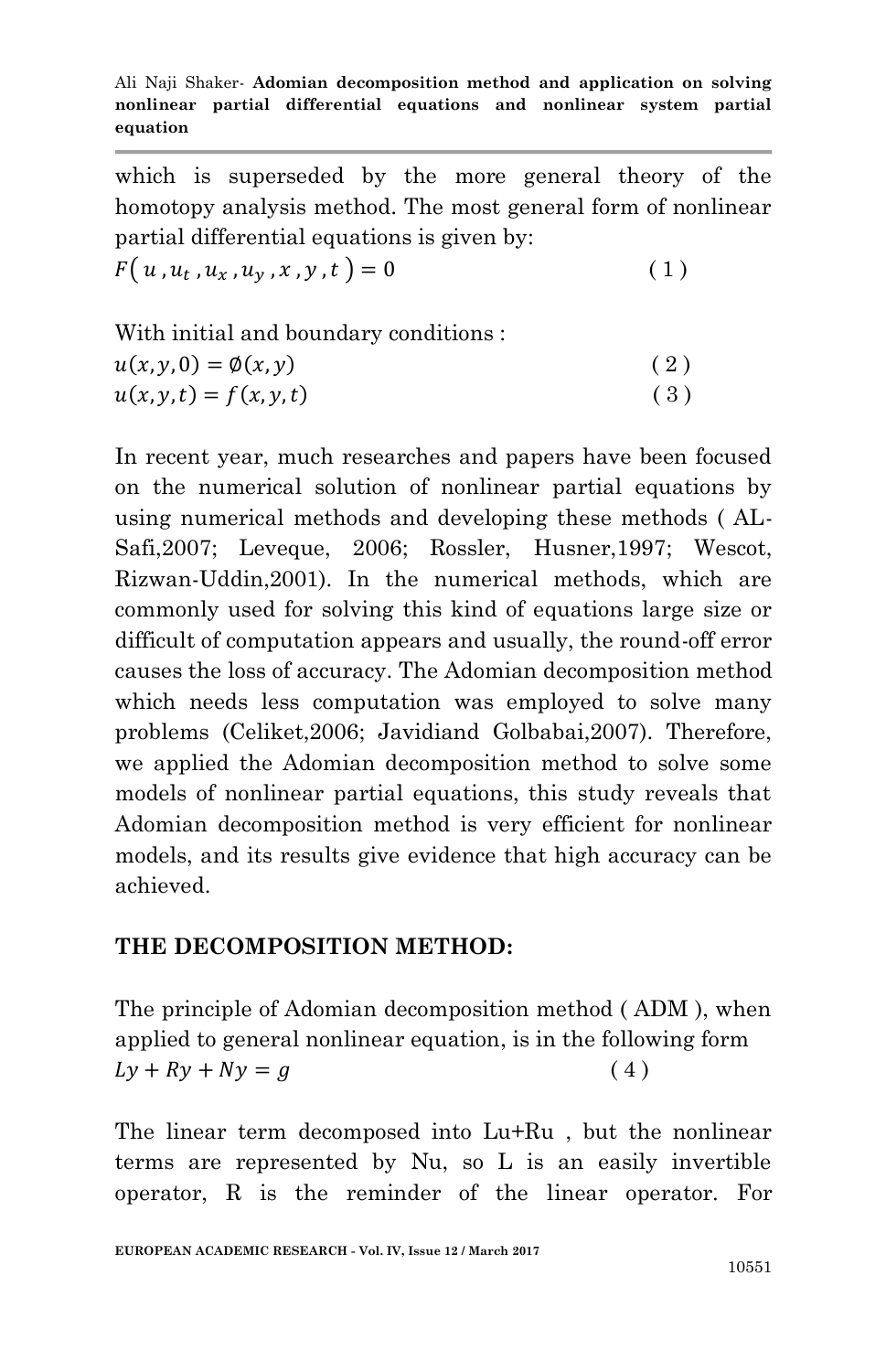convenience, L is taken as the highest order derivative. By inverse operator L, with  $L^{-1} = \int_0^L (.) dt$ . equation (4) can be hence as :

$$
L^{-1}(Lu) = L^{-1}g - L^{-1}(Ru) - L^{-1}(Nu)
$$
\n(5)

The decomposition method represents the solution of equation (5) as the following infinite series:

$$
u = \sum_{0}^{\infty} u_n \tag{6}
$$

The nonlinear term  $N(u)=\Psi(u)$  will be decomposed by the infinite series of Adomian polynomials  $N(u) = \sum_{0}^{\infty} A$  $(7)$ 

Where  $A_n$  are Adomian's polynomials, which are defined as  $A_n = \frac{1}{n}$  $rac{1}{n!} \cdot \frac{d^n}{d\lambda^n}$  $\frac{d^n}{d\lambda^n} [\Psi(\sum_{k=0}^{\infty} \lambda^k y^k)]_{\lambda=0}$  (8)

Now, substituting equation (6) and (7) into equation (5), we have

$$
u = \sum_{0}^{\infty} u_n = u_0 - L^{-1}[R(\sum_{0}^{\infty} u_n)] - L^{-1}(\sum_{0}^{\infty} A_n)
$$
 (9)

Consequently we can write  $u_0 = \emptyset + L^{-1}(g)$  $u_1 = -L^{-1}R(u_0) - L^{-1}(A)$  $(10)$  $u_2 = -L^{-1}R(u_1) - L^{-1}(A_1)$ . . .

$$
u_n = -L^{-1}R(u_{n-1}) - L^{-1}(A_{n-1})
$$

Where  $\emptyset$  is the initial condition, Hence all the terms of u are calculated and the general solution obtained according to ADM as  $u = \sum_{n=0}^{\infty} u_n$ . the convergent, of this series has been proved in. However, for some problems this series cannot be determined,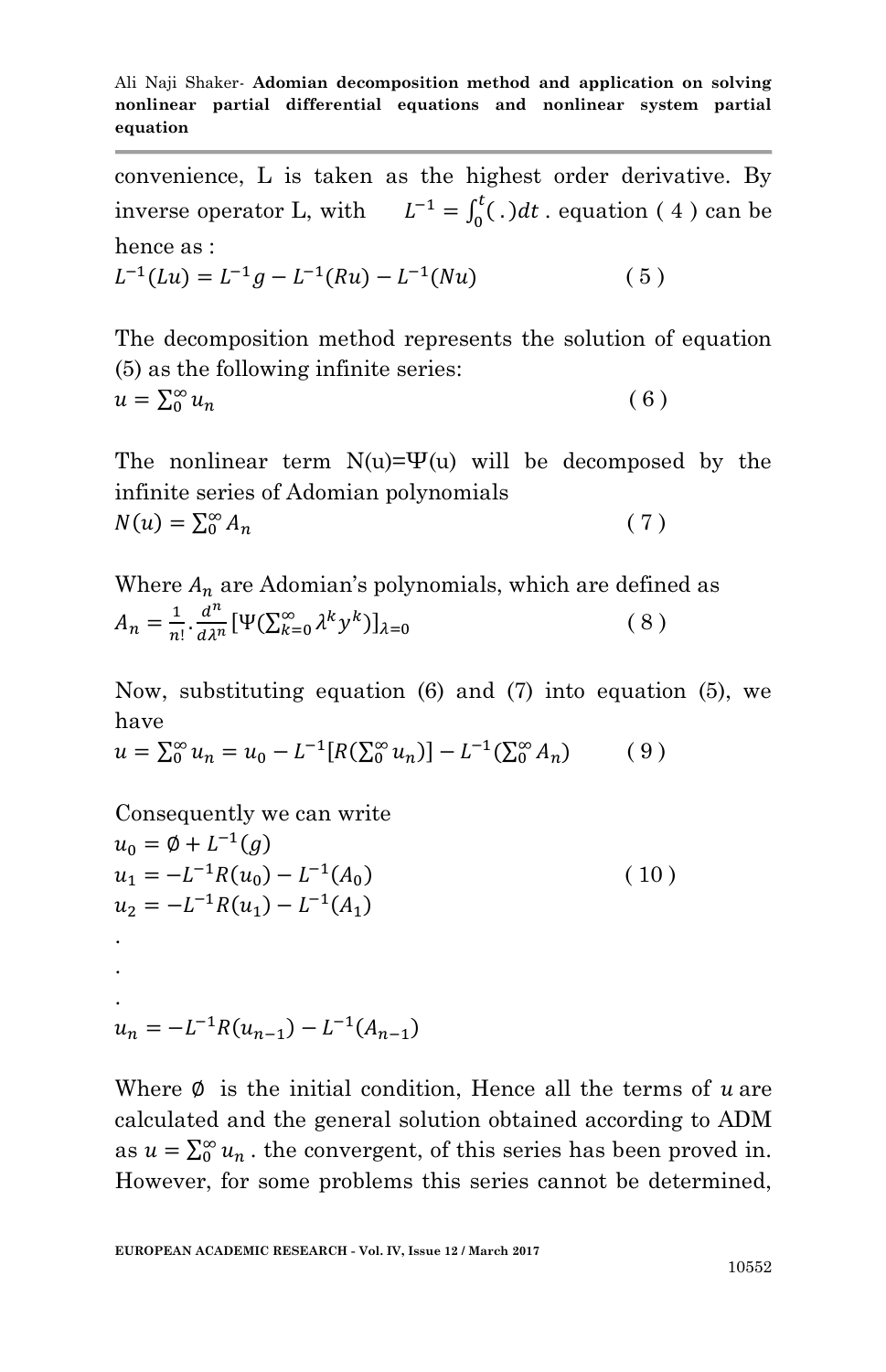so we used an approximation of the solution from truncated series

 $U_m = \sum_{n=0}^{M} u$  $(11)$ With  $\lim_{M \to \infty} U_M = u$  (12)

**Example 1.** *Consider the following hyperbolic nonlinear problem* 

 $\partial$  $\partial$  $\partial$  $\frac{\partial u}{\partial x}$  0 < x ≤ 1, 0 ≤ t ≤ 1 (13) *With the initial condition*   $u(x, 0) = \frac{x}{10}$  $\frac{x}{10}$  0 < x  $\leq$  1 (14) Equation (14) has the exact solution

$$
u(x,t)=\frac{-x}{(t-10)}
$$

Now, we use ADM to solve equation (1). in this problem we have

$$
Nu = \Psi(u) = u \frac{\partial u}{\partial x}, \ g(x, t) = 0, \ Ru = 0, \ Lu = \frac{\partial u}{\partial t}
$$

And

$$
\emptyset=u(x,0)=\frac{x}{10}
$$

By using equation ( 10 ) Adomian's polynomials can be derived as follows :

$$
A_0 = u_0 \frac{\partial u_0}{\partial x}
$$
  
\n
$$
A_1 = u_1 \frac{\partial u_0}{\partial x} + u_0 \frac{\partial u_1}{\partial x}
$$
  
\n
$$
A_2 = u_2 \frac{\partial u_0}{\partial x} + u_1 \frac{\partial u_1}{\partial x} + u_0 \frac{\partial u_2}{\partial x}
$$
  
\n
$$
A_3 = u_3 \frac{\partial u_0}{\partial x} + u_2 \frac{\partial u_1}{\partial x} + u_1 \frac{\partial u_2}{\partial x} + u_0 \frac{\partial u_3}{\partial x}
$$
  
\n...  
\nAnd so on.

The rest of polynomials can be constructed in similar manner. By using equation ( 10 ), we have  $u_0 = \frac{x}{4}$  $\mathbf{1}$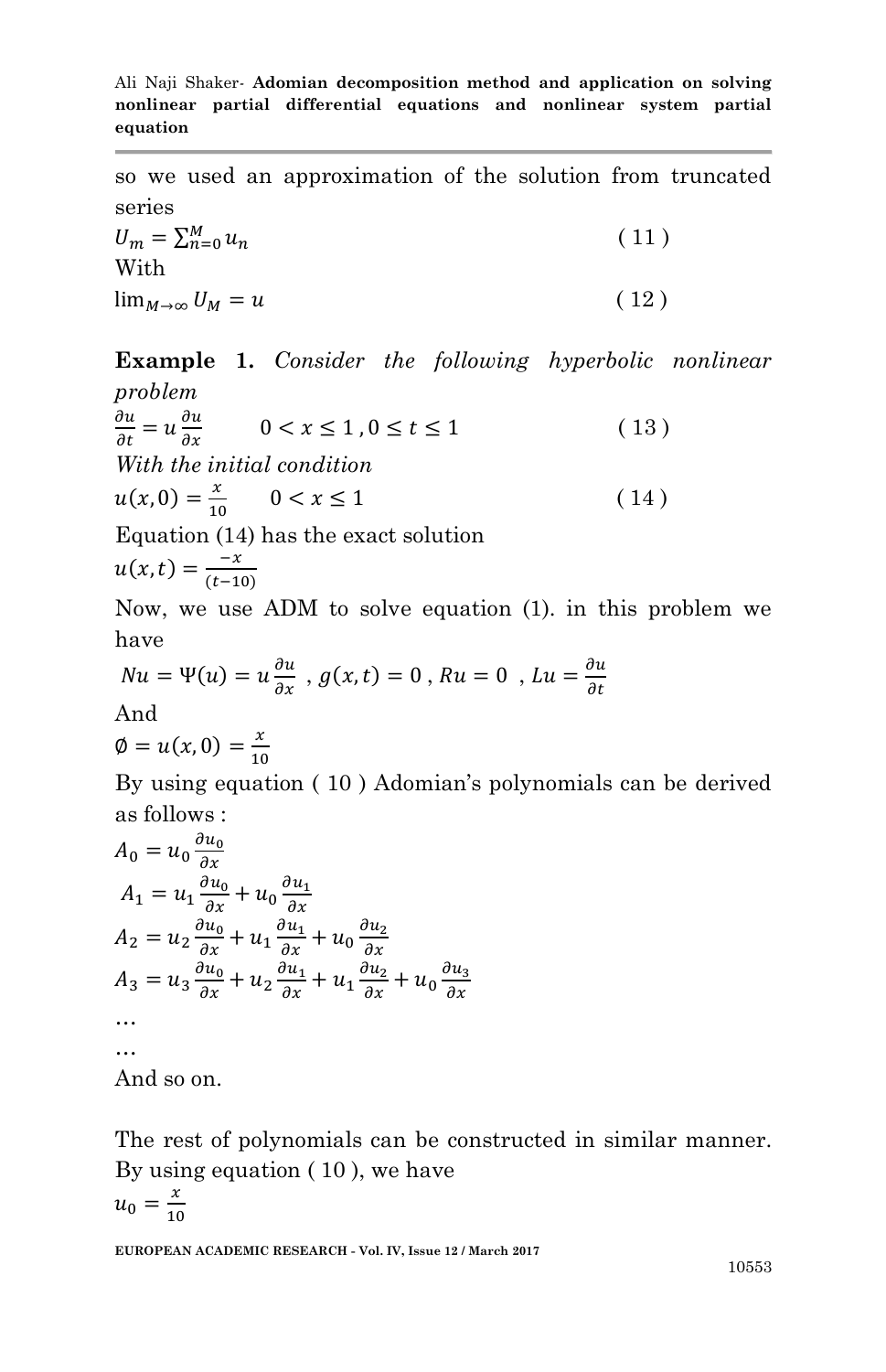Ali Naji Shaker*-* **Adomian decomposition method and application on solving nonlinear partial differential equations and nonlinear system partial equation**

 $u_1 = \frac{x}{10} \left( \frac{t}{10} \right)$  $u_2 = \frac{x}{16}$  $\frac{x}{10}$   $\left(\frac{t}{10}\right)$  $(\frac{t}{10})^2$  $u_3=\frac{x}{1}$  $\frac{x}{10}$  $\left(\frac{t}{10}\right)$  $(\frac{t}{10})^3$ … …  $u_n = \frac{x}{10}$  $\frac{x}{10}$   $\left(\frac{t}{10}\right)$  $\frac{1}{10}$ <sup>n</sup>

Substituting these individual terms in equation  $(6)$ , we get  $u(x,t) = \frac{x}{10} \left[ 1 + \left( \frac{t}{10} \right) + \left( \frac{t}{10} \right) \right]$  $(\frac{t}{10})^2 + (\frac{t}{10})^2$  $(\frac{t}{10})^3 + \cdots + (\frac{t}{10})^3$  $(\frac{1}{10})^n + \cdots$ This gives the exact solution ( 10 ). This result can be verified through substitution.

**Example 2.** *Consider the following nonlinear problem*   $\partial$ д  $\frac{1}{2}$   $\frac{1}{2}$  $\frac{1}{4}(\frac{\partial u}{\partial x})^2$   $0 < x \le 1$ ,  $0 \le t \le 1$  (15) *With the initial condition*   $u(x, 0) = 0 \t 0 < x \le 1$  (16) Equation ( 15 ) has the exact solution  $u(x,t) = x^2 \tanh(t)$  (17)

Now, we use ADM to solve equation ( 15 ). In this problem we have

$$
Nu = \Psi(u) = \left(\frac{\partial u}{\partial x}\right)^2, g(x, t) = x^2, Ru = 0, Lu = \frac{\partial u}{\partial t}
$$
  
And

 $\emptyset = u(x,0) = 0$ 

By using equation ( 10 ) Adomian's polynomials can be derived as follows :

$$
A_0 = \left(\frac{\partial u_0}{\partial x}\right)^2
$$
  
\n
$$
A_1 = 2\frac{\partial u_0}{\partial x} + \frac{\partial u_1}{\partial x}
$$
  
\n
$$
A_2 = \left(\frac{\partial u_1}{\partial x}\right)^2 + 2\frac{\partial u_0}{\partial x} + \frac{\partial u_2}{\partial x}
$$
  
\n
$$
A_3 = 2\frac{\partial u_1}{\partial x} + \frac{\partial u_2}{\partial x} + 2\frac{\partial u_0}{\partial x}\frac{\partial u_3}{\partial x}
$$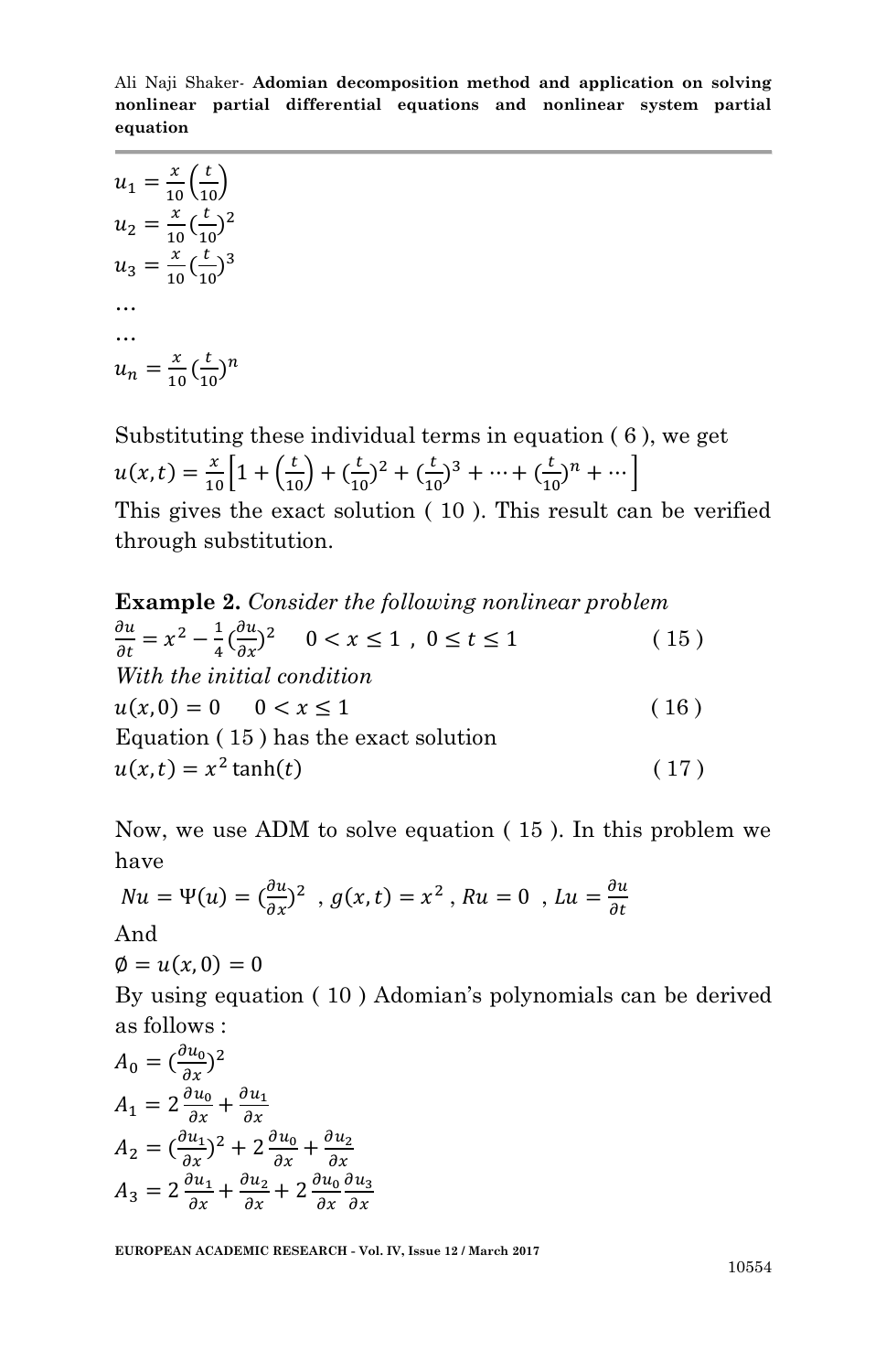Ali Naji Shaker*-* **Adomian decomposition method and application on solving nonlinear partial differential equations and nonlinear system partial equation**

$$
A_4 = \left(\frac{\partial u_2}{\partial x}\right)^2 + 2\frac{\partial u_1}{\partial x}\frac{\partial u_3}{\partial x} + 2\frac{\partial u_0}{\partial x}\frac{\partial u_4}{\partial x}
$$
  
...

And so on.

…

The rest of polynomials can be constructed in similar manner. By using equation  $(10)$ , we have

$$
u_0 = x^2t
$$
  
\n
$$
u_1 = -\frac{1}{3}x^2t^3
$$
  
\n
$$
u_2 = \frac{2}{15}x^2t^5
$$
  
\n
$$
u_3 = -\frac{17}{315}x^2t^7
$$
  
\n
$$
u_4 = \frac{62}{2835}x^2t^9
$$
  
\n
$$
u_5 = -\frac{1382}{155925}x^2t^{11}
$$
  
\n...  
\n...  
\nSubstituting these individual terms we obtain  
\n
$$
u(x,t) = x^2 \left[ t - \frac{1}{3}t^2 + \frac{2}{15}t^5 - \frac{17}{315}t^7 + \frac{62}{2835}t^9 - \frac{1382}{155925}t^{11} + \cdots \right]
$$

This gives the exact solution.

# **ADOMIAN DECOMPOSITION METHOD FOR SOLVING NONLINEAR SYSTEM PARTIAL EQUATION**

Will apply and explain Adomian Decomposition Method for Solving Nonlinear System Partial Equation by the following example:

**Example 3**. Consider the nonlinear system of equations  $\partial$  $\partial$  $\partial$  $\partial$  $\partial$  $\frac{\partial u}{\partial y}$  (18) With initial condition  $u(x, y, 0) = v(x, y, 0) = x + y$ Equation ( 18 ) has the exact solution  $u(x, y, t) = v(x, y, t) = \frac{x}{4}$  $\mathbf{1}$ ( 19 )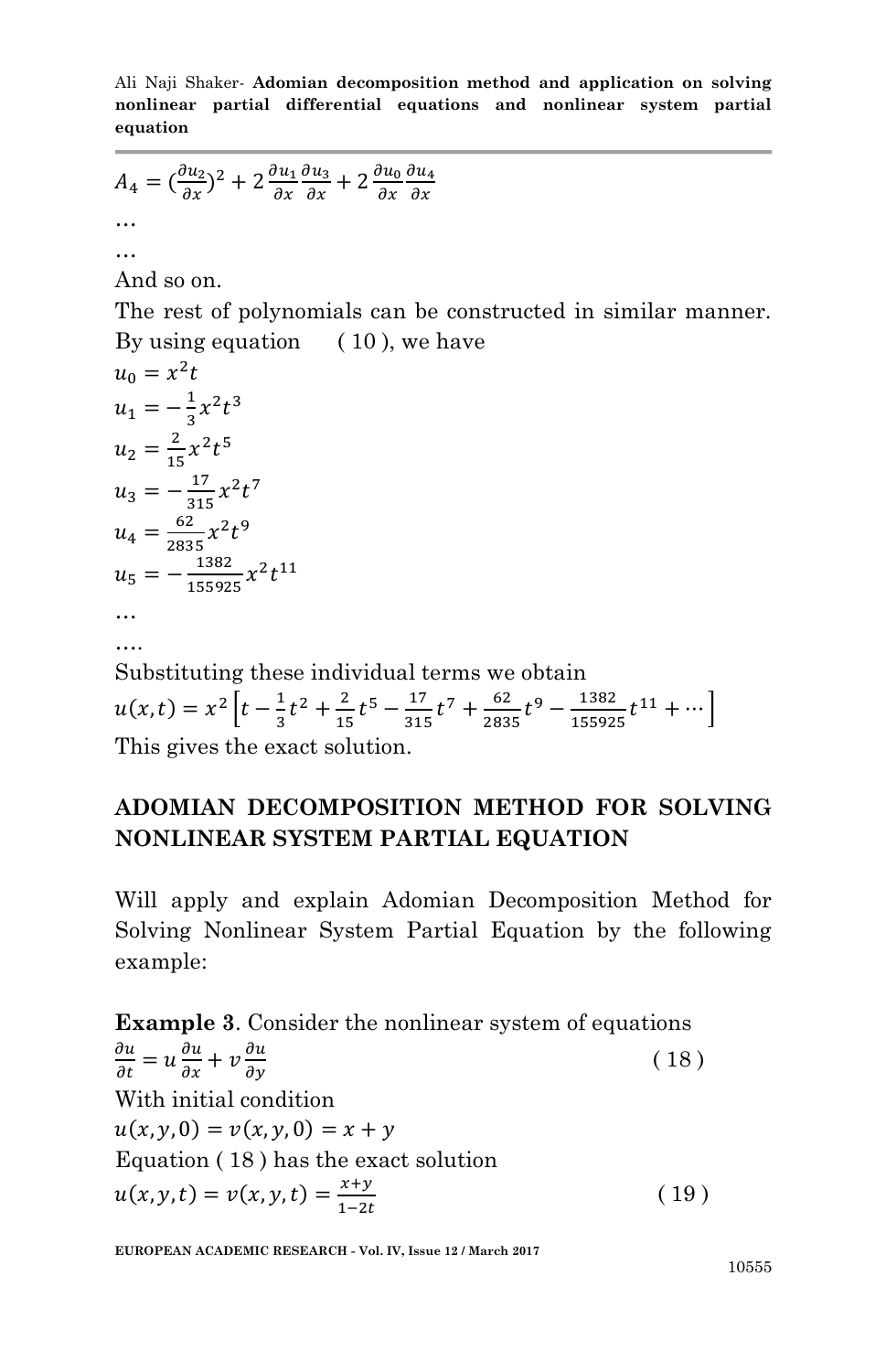In this problem equation ( 9 ) can be written as :  $u = L^{-1}(Nu)$ ,  $v = L^{-1}(Nv)$ Where  $L(.)\frac{\partial}{\partial t}$ ,  $Nu = \Psi_1(u,v) = u\frac{\partial}{\partial t}$  $\partial$  $\frac{\partial u}{\partial y}$ ,  $Nv = \Psi_2(u, v) =$  $u\frac{\partial}{\partial x}$  $\partial$  $\frac{\partial v}{\partial y}$  by using equation (6) the solutions can be written as  $u(x, y, t) = \sum_{0}^{\infty} u_n(x, y, t)$  $v(x, y, t) = \sum_{0}^{\infty} v_n(x, y, t)$  $u_0 = u(x, y, 0)$   $u_{n+1} = L^{-1}(\Psi_1(u_n, v_n))$  $v_0 = v(x, y, 0)$   $v_{n+1} = L^{-1}(\Psi_2(u_n, v_n))$ We decompose  $\Psi_1$  and  $\Psi_2$  according to the series  $\sum_{n=0}^{\infty} A_n$  and  $\sum_{n=0}^{\infty} B_n$  respectively, where  $A_n$  and  $B_n$  are calculated by

Adomian's polynomials which are defied in equation ( 10 ) then

we obtain  
\n
$$
A_0 = u_0 \frac{\partial u_0}{\partial x} + v_0 \frac{\partial u_0}{\partial y}
$$
\n
$$
A_1 = u_0 \frac{\partial u_1}{\partial x} + v_0 \frac{\partial u_1}{\partial y} + u_1 \frac{\partial u_0}{\partial x} + v_1 \frac{\partial u_0}{\partial y}
$$
\n
$$
A_2 = u_0 \frac{\partial u_2}{\partial x} + v_0 \frac{\partial u_2}{\partial y} + u_1 \frac{\partial u_1}{\partial x} + v_1 \frac{\partial u_1}{\partial y} + u_2 \frac{\partial u_0}{\partial x} + v_2 \frac{\partial u_0}{\partial y}
$$
\n...\n
$$
...
$$
\nSimilarly:  
\n
$$
B_0 = u_0 \frac{\partial v_0}{\partial x} + v_0 \frac{\partial v_0}{\partial y}
$$
\n
$$
B_1 = u_0 \frac{\partial v_1}{\partial x} + v_0 \frac{\partial v_1}{\partial y} + u_1 \frac{\partial v_0}{\partial x} + v_1 \frac{\partial v_0}{\partial y}
$$
\n
$$
B_2 = u_0 \frac{\partial v_2}{\partial x} + v_0 \frac{\partial v_2}{\partial y} + u_1 \frac{\partial v_1}{\partial x} + v_1 \frac{\partial v_1}{\partial y} + u_2 \frac{\partial v_0}{\partial x} + v_2 \frac{\partial v_0}{\partial y}
$$
\n...\nBy using equation (6)  
\n
$$
u_0 = x + y
$$
\n
$$
v_0 = x + y
$$
\n
$$
u_1 = (x + y)(2t)
$$
\n
$$
u_2 = (x + y)(2t)^2
$$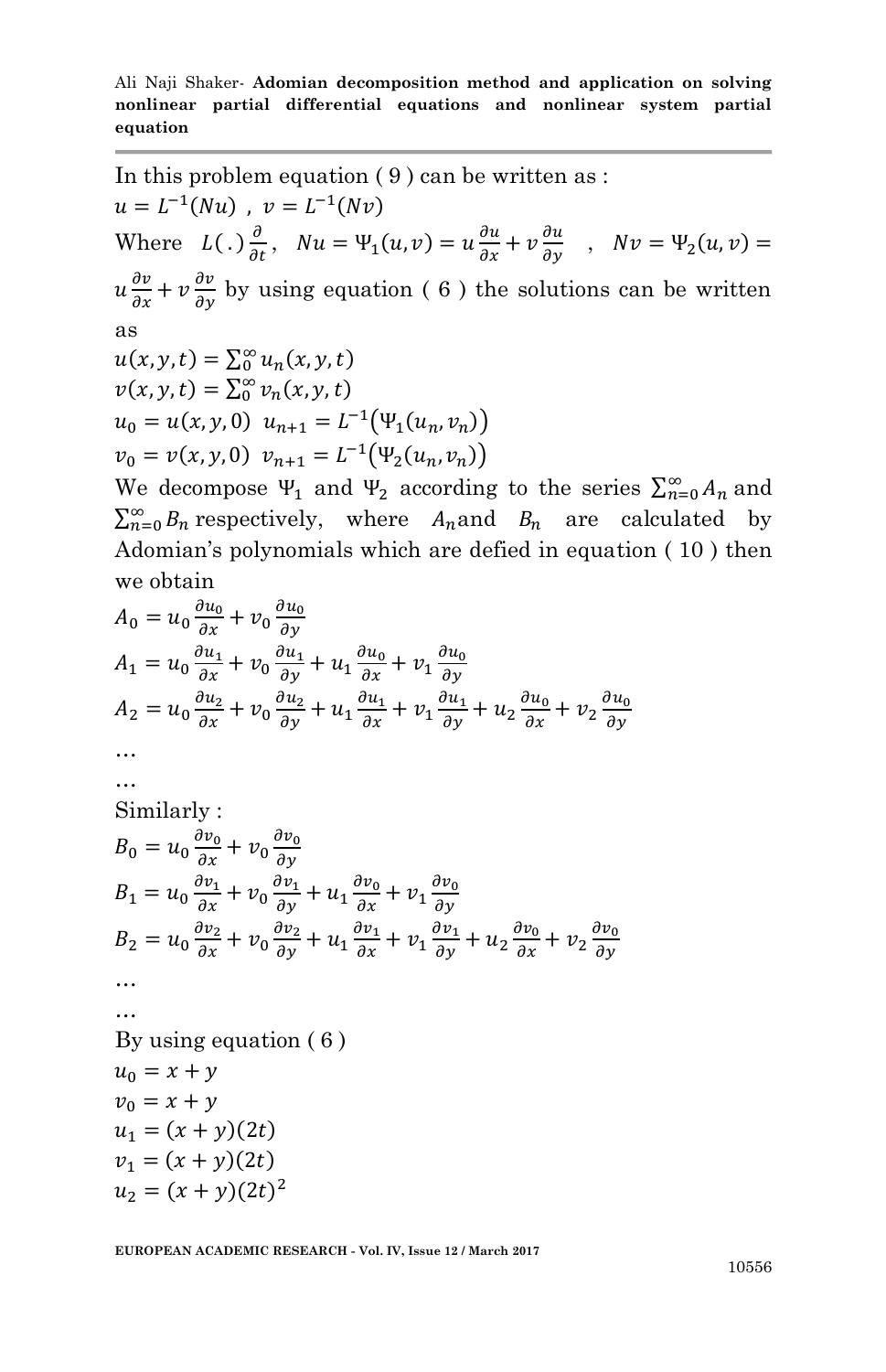$v_2 = (x + y)(2t)^2$  $u_3 = (x + y)(2t)^3$  $v_3 = (x + y)(2t)^3$ … …  $u_n = (x + y)(2t)^n$  $v_n = (x + y)(2t)^n$ From equation  $(9)$  we get:  $u(x, y, t) = v(x, y, t) = (x + y)[1 + 2t + (2t)^{2} + (2t)^{3}]$  $(2t)^n + \cdots$ ] Which gives the exact solution to equation ( 19 ).

### **CONCLUSION:**

In this paper we showed how Adomian decomposition method verified to get the solution of a nonlinear partial differential equation and how to apply on nonlinear system partial Equation and also it's one suitable type to solve this kind of equations because it needs less computation to solve many problems.

#### **REFERENCES**

- 1) S. Islam, Yasir Khan, Naeem Faraz and Francis Austin, "*Numerical solution of Logistic Differential Equations by using the Laplace Decomposition Method*", World Applied Science, (2010).
- 2) N. Shawagfeh and D. Kaya,*'' Computing numerical methods for the solutions of systems of ordinary differential equations*", Applied Mathematics Letters, 17,323-28(2004).
- 3) K. Al-Khaled,"*Numerical approximations for population growth models*", Applied Mathematics and Computation,160,865-73(2005).